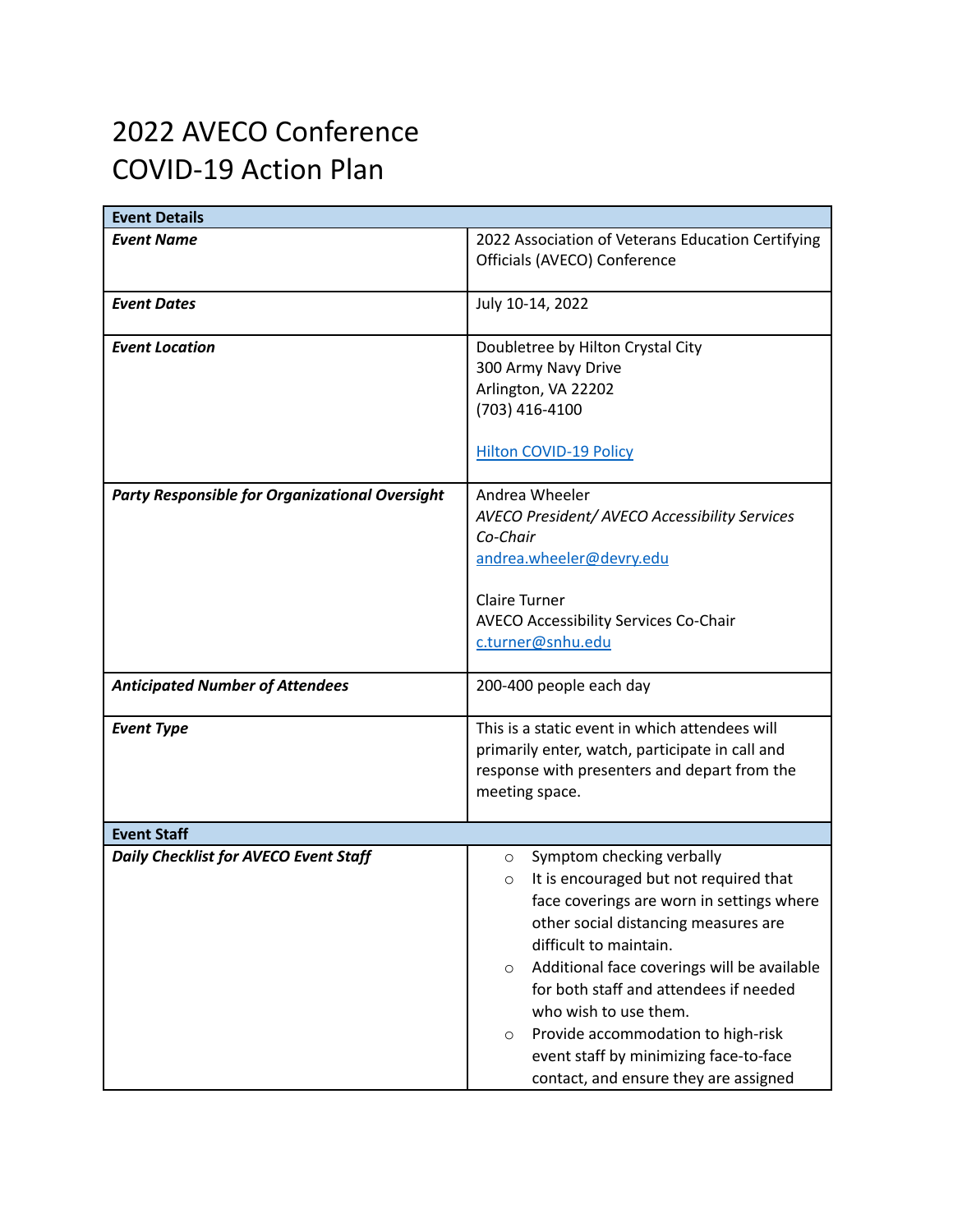|                              | tasks that allow them to maintain a 6-foot<br>distance from others.<br>Comply with distancing and hygiene<br>$\circ$<br>guidelines as posted on site.                                                                                                                                                                                                               |
|------------------------------|---------------------------------------------------------------------------------------------------------------------------------------------------------------------------------------------------------------------------------------------------------------------------------------------------------------------------------------------------------------------|
| <b>Onsite Staff Office</b>   | The onsite AVECO office will be located in Van<br><b>Buren, South Tower</b> , and will the following items<br>on hand should they be needed:                                                                                                                                                                                                                        |
|                              | Masks<br>Soap<br><b>Bottled Water</b><br>Hand sanitizer<br>Paper towels<br><b>Tissues</b><br>Disinfecting wipes and spray<br>Gloves                                                                                                                                                                                                                                 |
| <b>Registration</b>          |                                                                                                                                                                                                                                                                                                                                                                     |
| <b>Registering for Event</b> | Registrations will be completed through online<br>modality only using AVECO's online registration<br>form located on the website at www.aveco.org.                                                                                                                                                                                                                  |
| <b>Payment</b>               | Payment for conference registration is completed<br>once the registration form has been completed by<br>either:<br>An online payment via Stripe, or<br>$\bullet$<br>Mailed check payment sent to the AVECO<br>$\bullet$<br>Secretary - Danielle Downs - at the<br>address provided on your registration<br>form.<br>Registration payments will not be taken onsite. |
| <b>Onsite Event Check-in</b> | Attendees are asked to download - available on<br>both iOS and Android - or print their Whova event<br>QR code in order to complete contactless<br>check-in, and track your attendance throughout<br>the event.<br>Your Whova access is granted once registration<br>has been completed.                                                                            |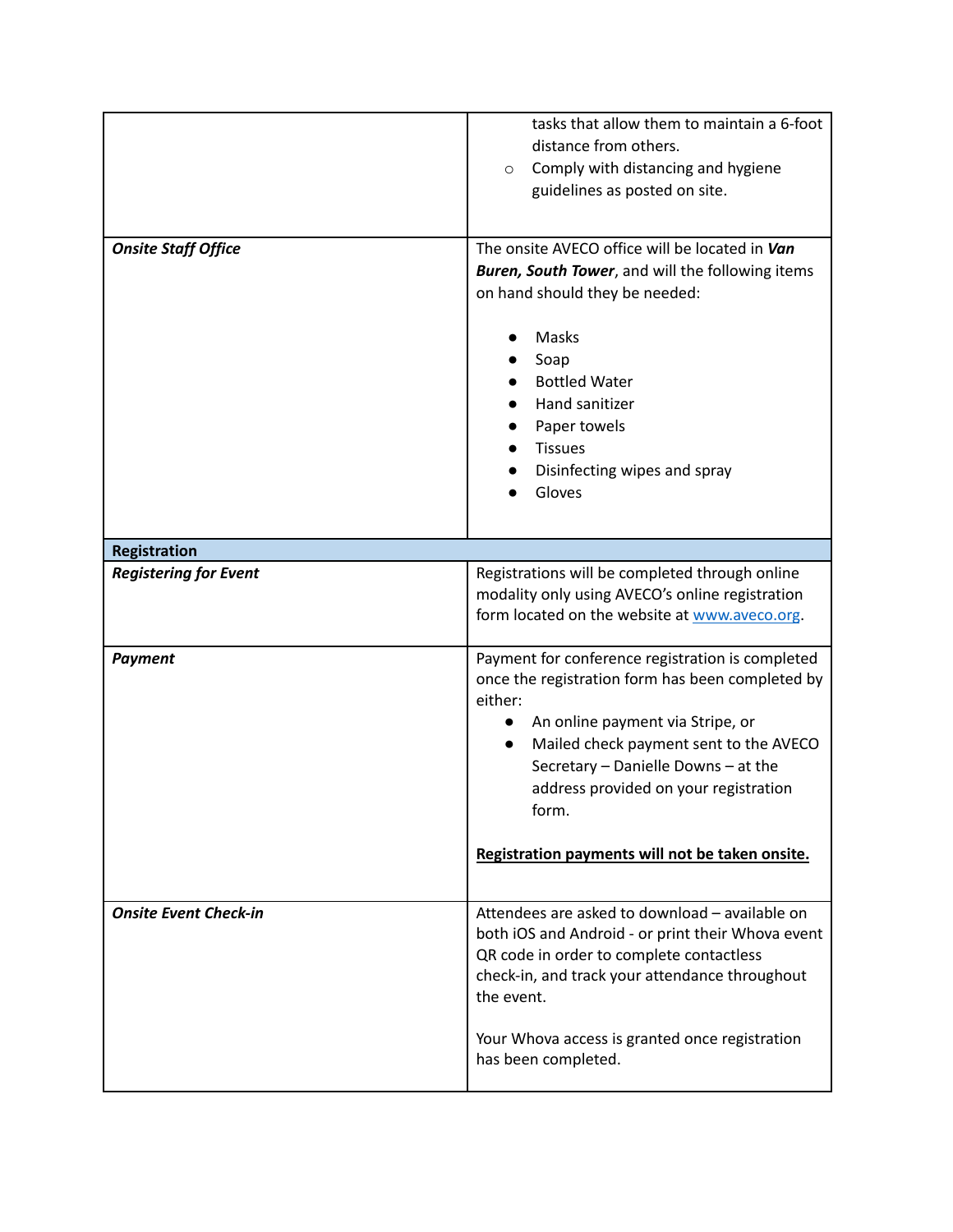| <b>Registration Kits</b>        | Event kits will be mailed to virtual attendees using<br>the address he/her provided on their registration<br>form.<br>Kits will be provided on site for all other                                                   |
|---------------------------------|---------------------------------------------------------------------------------------------------------------------------------------------------------------------------------------------------------------------|
|                                 | attendees                                                                                                                                                                                                           |
| <b>Attendance Tracking</b>      |                                                                                                                                                                                                                     |
| <b>Conferencing App - Whova</b> | Attendees will need to show their virtual badge<br>found in Whova so they can be scanned each<br>morning before entering the meeting room.                                                                          |
|                                 | This information will be used to track each<br>person's attendance throughout the week to aid<br>in contact tracing if needed.                                                                                      |
| <b>Seating</b>                  |                                                                                                                                                                                                                     |
| <b>Meeting Room Set-up</b>      | The event spaces will be set in either classroom,<br>ballroom or theater style, and attendees at times<br>may not be able to socially distance. If desired,<br>attendees are encouraged to wear a face<br>covering. |
| <b>Cleaning</b>                 | The hotel staff will clean the meeting spaces each<br>night to include the removal and replacement of<br>all linen.                                                                                                 |
|                                 | No items can be left in the event space overnight<br>to accommodate the hotel's sanitization efforts.                                                                                                               |
|                                 | High traffic areas will be clean periodically<br>throughout the day.                                                                                                                                                |
| <b>Meals</b>                    |                                                                                                                                                                                                                     |
| <b>Meal Service</b>             | The meal options selected by AVECO will be<br>served by the hotel as buffet style or plated<br>service.                                                                                                             |
|                                 | Snacks will be provided in the Conference<br>Center's Crystal Ballroom Foyer.                                                                                                                                       |
| <b>Illness Mitigation</b>       |                                                                                                                                                                                                                     |
| <b>Symptoms</b>                 | People with COVID-19 have had a wide range of<br>symptoms reported - ranging from mild<br>symptoms to severe illness. Symptoms may<br>appear 2-5 days after exposure to the                                         |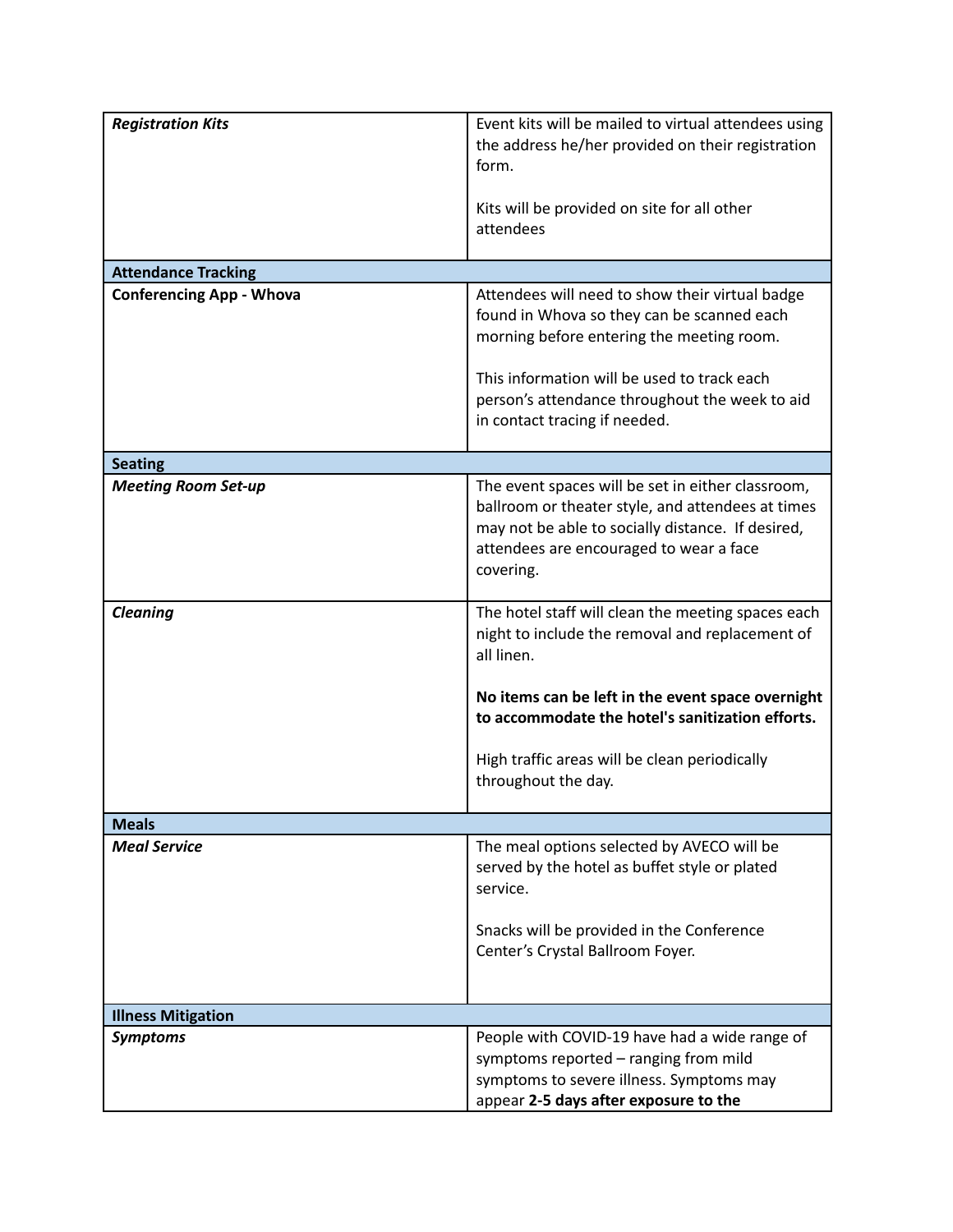|                                                   | virus. People with these symptoms may have<br>COVID-19:<br>Fever (100.4 of higher) or chills<br>Cough<br>Shortness of breath or difficulty breathing<br>Fatigue<br>Muscle or body aches<br>Headache<br>New loss of taste or smell<br>Sore throat<br>Congestion or runny nose<br>Nausea or vomiting<br>Diarrhea                                                                                                      |
|---------------------------------------------------|---------------------------------------------------------------------------------------------------------------------------------------------------------------------------------------------------------------------------------------------------------------------------------------------------------------------------------------------------------------------------------------------------------------------|
| <b>Symptom Checker Tool</b>                       | Attendees and event staff will be asked to use the<br>CDC created Symptom Checker Tool via the<br>Whova app each morning before attending an<br>event.                                                                                                                                                                                                                                                              |
| <b>Local COVID-19 Testing</b>                     | To find local COVID-19 testing centers near the<br>conference site please visit the city of Arlington's<br>official site.                                                                                                                                                                                                                                                                                           |
| <b>Experiencing Symptoms or COVID-19 Positive</b> | Attendees and event staff who are experiencing<br>symptoms of COVID-19 should remain in their<br>hotel rooms if staying onsite, or not attend the<br>in-person conference if local to the conference.<br>A notification should also be sent to the AVECO<br>Accessibility Services attention at<br>aveco.org@gmail.com using subject - COVID-19<br>Positive - if an attendee or staff becomes ill with<br>COVID-19. |
| <b>Communication</b>                              |                                                                                                                                                                                                                                                                                                                                                                                                                     |
| <b>Positive Cases During Conference</b>           | Emails will be sent to in-person attendees if<br>notified of a positive COVID-19 case during<br>conference. An announcement will be sent via<br>Whova and email to the email address on file.                                                                                                                                                                                                                       |
| <b>Positive Cases After Conference</b>            | Attendees and staff should monitor themselves<br>for COVID-19 symptoms for 14 days immediately<br>following the conclusion of the conference.                                                                                                                                                                                                                                                                       |